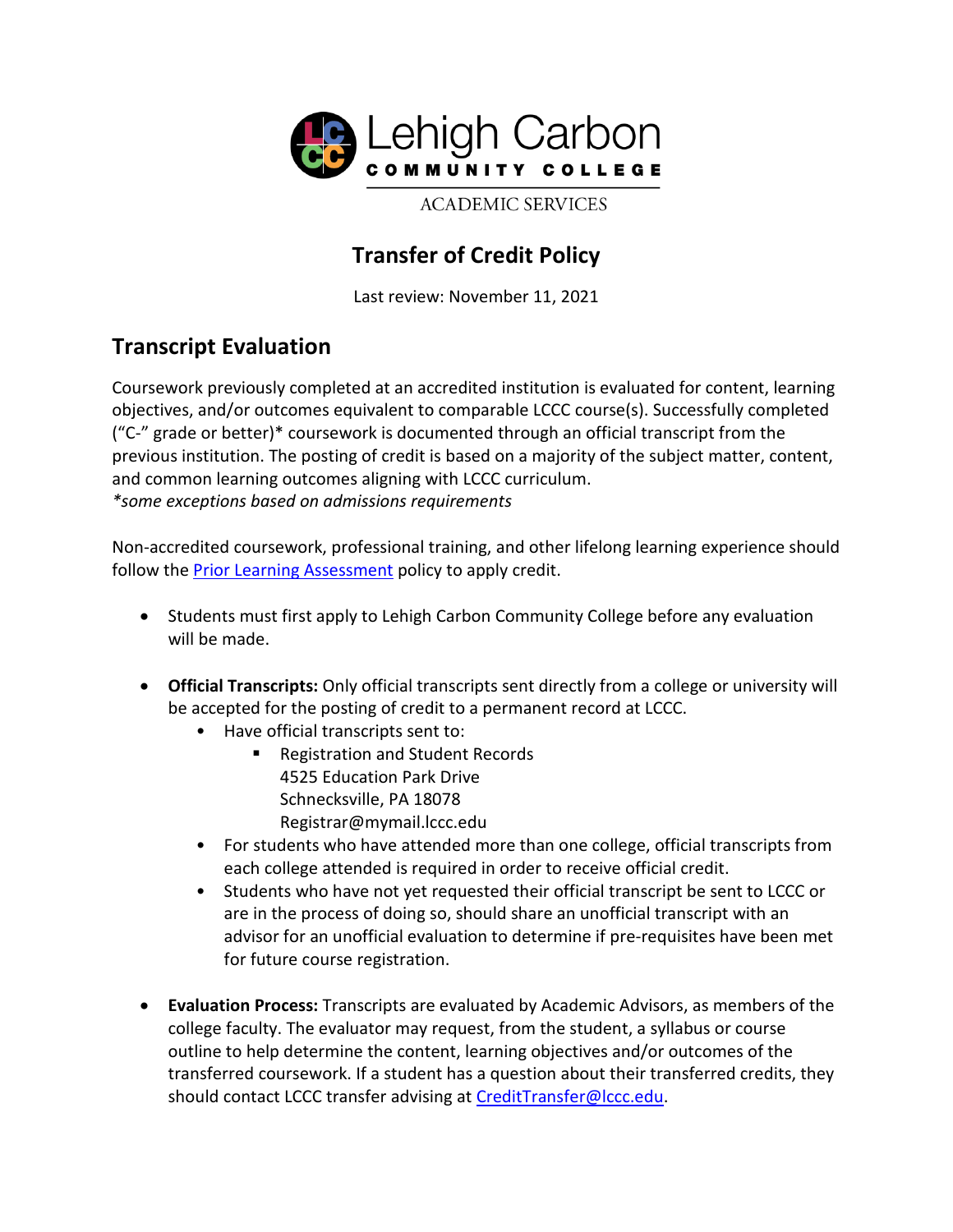- **Posting of Transfer Credits:** All transferred credits will appear on the student's LCCC transcript as completed with the name of the transfer institution and without a posted grade.
	- Transferred credits will not impact the student's GPA at Lehigh Carbon Community College.
	- Coursework will only be evaluated from the original credit-granting institution.
	- If a student takes a course at LCCC after already receiving transfer credits for that same course, the transfer credits will be excluded and the LCCC credits will be included.
- **Transfer Restrictions:** Only undergraduate college level courses with a grade of C- (70%)\* or better will be transferred.
	- Graduate level courses will not be transferred.
	- Pass/Fail courses will not transfer except for:
		- **Physical Education Courses**
		- **Coursework completed during the years 2020 or 2021**
	- Up to 45 credits may be transferred into a degree program; 15 credits must be completed at LCCC to receive an Associate's degree from the school (certificates and diplomas require 25% of credits to be completed at LCCC)

*\* Some exceptions for restricted admission programs. Please see the admissions requirements in the current Credit Catalog.*

- **Time Lapse:** Certain courses may not be transferable if there has been a lapse of time since completion. This includes courses that rely on modern technology and courses in the health fields that require up-to-date knowledge.
	- Computer Science 4 years on all Computer Courses
	- Nursing Department 7 years for Anatomy and Physiology requirement and Microbiology requirement
	- Physical Therapy Assistant Department- 5 years for Anatomy and Physiology requirement.
	- Accounting Department 5 years on all accounting courses
- **Quarter or Trimester Systems:** Courses completed under a quarter or trimester system will be evaluated and adjusted to the semester system (three credits for forty-five hours of instruction) under which LCCC operates. Coursework must be equivalent in instructional time as well as content.